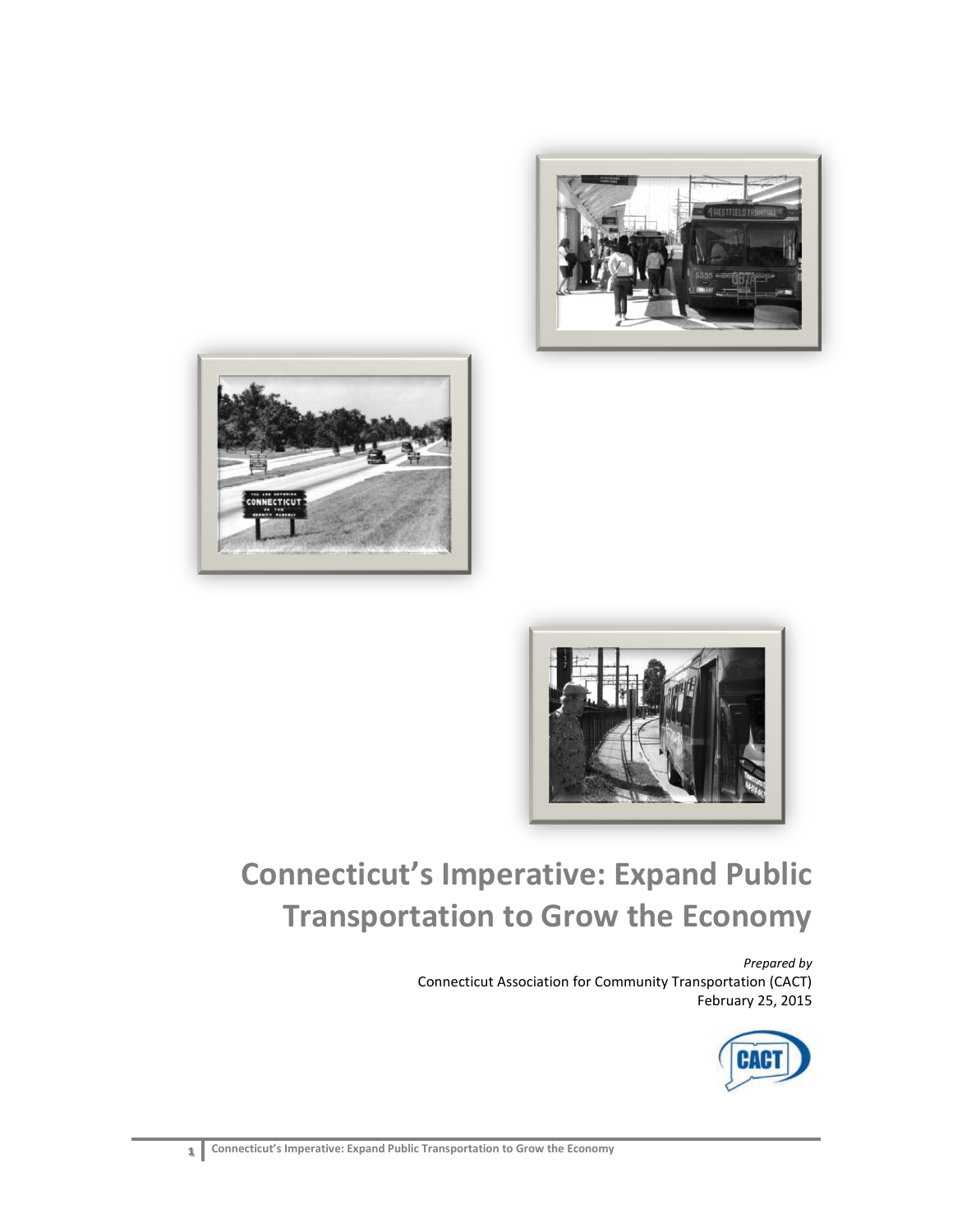*"We need a plan that takes our roads and rails and ports and links them together. Linking them together remakes the finest, most elaborate system of transportation that the world has ever known into its 21st century incarnation."* Transportation Secretary Anthony Foxx . US Department of Transportation website

#### **Public Transportation Saves the State and Its Citizens Money**

Connecticut faces many challenges in the coming years, but maintaining and expanding our transportation needs, both operational and capital, are critical to the economic viability of the state. According to the latest Texas A & M Urban Mobility Report the hours spent waiting in traffic and the commensurate congestion alone amounted to a staggering \$1.3 billion cost to the Hartford, New Haven and Stamford/Bridgeport areas. Additionally, state drivers lose and average of 35 to 42 hours per year due to traffic congestion.

According to the Commuter Savings Calculator of the American Public Transportation Association, for a commuter driving a standard-sized vehicle which gets 18 miles/gallon, a 50 mile round trip with gas at \$2.65/gallon and parking at \$10/day would spend \$4,821 to commute by car. But, that same driver would only spend \$648 commuting by public bus transportation (\$2.70 round trip) for a total savings of \$4,173. If households used one less vehicle, they'd save \$9,749. $^1$  For those who do not or cannot own a car, public transit provides a vital conduit between them and their work, doctor's appointments, shopping and entertainment. But cost is not the only consideration: available, affordable public transportation is handily found on quality-of-life checklists of attractive places to live. Connecticut's buses enable people to move conveniently and safely throughout Connecticut and also connects them to hubs allowing travel throughout the Tri-State area and beyond.

## **Do Lower Gas Prices Signal a Decrease in Public Transportation Utilization?**

The recent decline in the price of gas may have some wondering if public transportation is still as attractive a prospect to people with cars as it is when the price of gas is much higher. There are, of course, other costs associated with car ownership – maintenance, insurance, depreciation of the vehicle through use, part replacement. In today's world of smart phones and near full-connectivity, Connecticut's buses do not just provide a reprieve for car owners from the wear-and-tear of driving to work every morning or an inexpensive option for getting from home to a destination (without pricey and often unavailable taxis or livery cabs), they also allow Connecticut's workers to increase their productivity. There is an upsurge in interest from millennials in public transportation, and all generations recognize that their work day can start not when they step in the door of their office but instead the minute they step onto the bus and sit down. On Connecticut buses, which are equipped with WiFi, you will find lots of small bright screens, as bus riders use the quiet, comfortable ride to check email, draft spreadsheets and review documents.

**"The federal excise tax on gasoline and diesel fuel currently generates about \$1.75 billion of revenues per penny of tax. Of this total, \$1.4 billion per penny of tax is deposited into the Highway Account and used to finance the federal highway program. The remaining \$350 million per penny of tax is deposited into the Mass Transit Account and used to finance the federal public transportation program."** 

www.artba.org

#### **Connecticut Has Not Met the Demand for Public Transportation**

Despite the ready demand for public transportation services and the economic and environmental benefits of increased ridership on public transportation, 70 Connecticut towns still have either limited or no public bus transportation.

#### **2014 Legislative Budget**

The 2014 Legislative Session resulted in the following: adequate funding to maintain existing levels of bus service; operational and capital funds needed for CTfastrak to begin operations in February of 2015; a reduction of \$500,000 in transportation employment improvement program funds which was \$500,000 less than originally proposed; the passage of the vulnerable user bill that imposes a fine on anyone who, while driving a car or other motor vehicle, seriously injures or kills a person reasonably using a public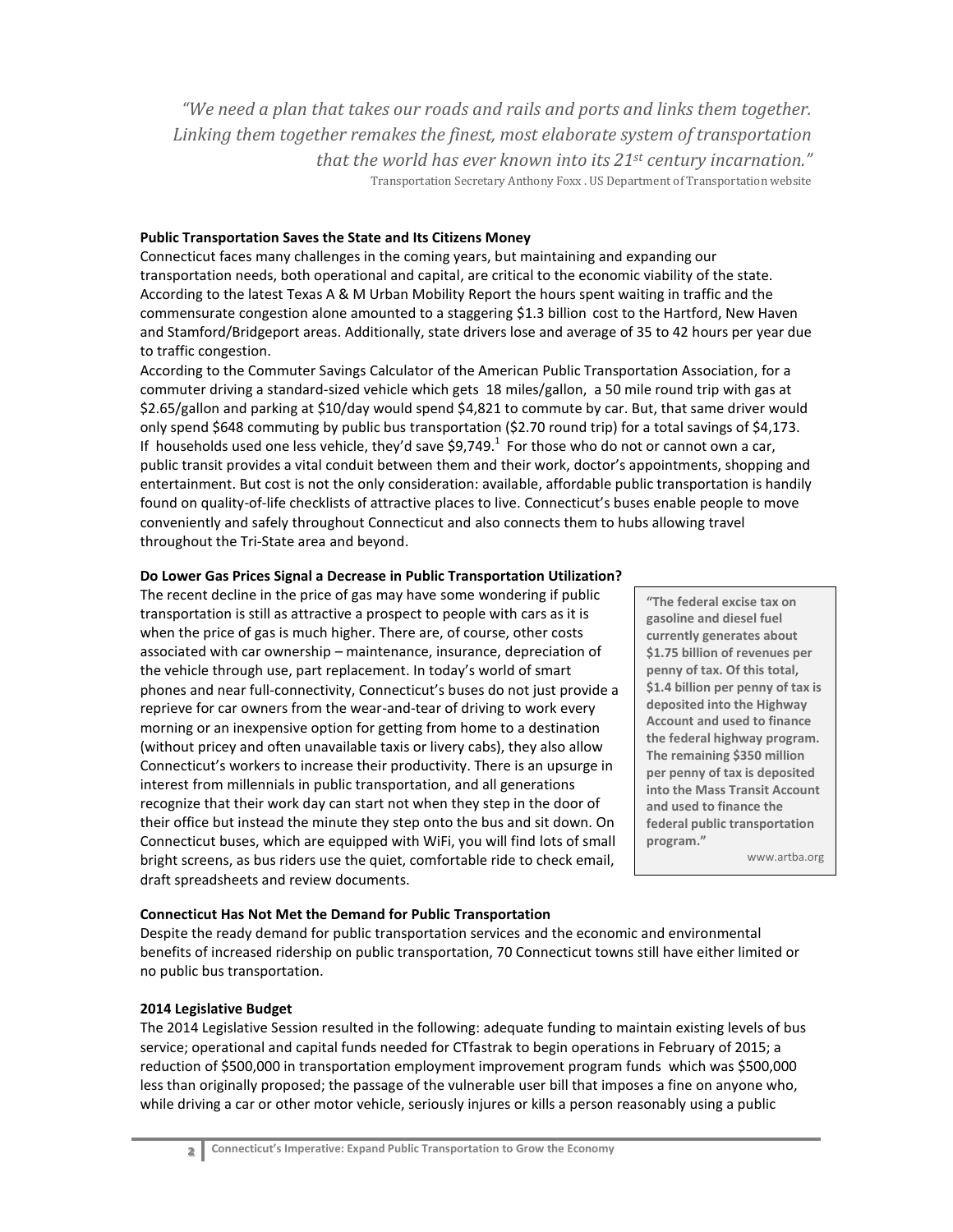roadway; and the unanimous passage by the transportation committee of a resolution that proposed an amendment to the state constitution limiting the use of moneys in the special transportation fund. This resolution was not brought to the floor for a vote in the House and Senate. A number of bills have been proposed this year concerning a lock on the Special Transportation Fund.

# **Transit Projects & Service Upgrades 2014**

While funding sources continue to fluctuate, some examples of upgrades & service changes: **CTTransit:**

- Hired 100 new operators for their Hartford Division, bringing the CTTransit workforce to over 1,000 employees
- A new fare collection system is being introduced with CTfastrak which will be rolled out eventually in all divisions (this will include the use of account-based "smart" cards and mobile fare payment using a smart phone app)
- CTfastrak will have off-board fare payment with proof-of-purchase inspection so passengers can purchase single-ride tickets or all-day passes from vending machines on the busway station platforms
- The Hartford CTTransit fuel cell bus technology has ended, but they are moving ahead with a project to install a stationary fuel cell generator at the Hamden garage, similar to one that had operated for two years in Hartford.

# **Greater Bridgeport Transit**

- Utilizing funds from FTA and matched by the State, continued to make improvements to their maintenance facility (2012-2015)
- Continued implementing new services under the Jobs Access Reverse Commute Program (JARC), providing more than 640,000 boarding's annually (1999-2015)
- Installing up to 60 new bus shelters, an on-going project
- Undertaking of an Alternative Modes Analysis and Regional Transit Plan update (Stratford, Bridgeport, Fairfield) – Underway

#### **Middletown Area Transit**

 Completed a 19,000 sq. ft. Bus Storage and Maintenance Facility, the Thomas A. Cheeseman Transportation Center (former MAT Administrator) (\$12,272,000 cost funded through FTA, CONNDOT, DEEP and MAT) which includes geo-thermal heating & air conditioning, an air-flow interchange system, high efficiency lamps and fixtures and more.

# **Milford Transit District**

 construction of a transit hub at the Connecticut Post Mall in Milford at a cost of \$500,000 **Windham Regional Transit District**

 Construction of a long needed 2000 sq. ft. new administration, with a separate cold storage building that can hold about 30 vehicles. The current project budget is \$10,585,757.00.

# **Greater New Haven Transit District**

- Construction of a North Haven Bus Shelter
- Snow removal system and fuel pump replacement
- On-going facility renovations, support equipment, new vehicle-bus procurement

*"One goal of future investments should be to support sustainable economic development around existing stations and, where appropriate, build new stations."*  (RPA) Getting Back on Track, January, 2014

#### **Bus Operations in Connecticut**

The Bus Operations line item in the Department of Transportation (CDOT) budget funds the CDOT share of the operating deficit for urban fixed route services, demand-respond services (non-ADA), rural transit services, commuter express and shuttle bus services. Passenger trips increased from 41,406,109 trips in FY2013 to 43,201,928 trips in FY 2014; 1,029,014 rides more or a 4% increase in ridership.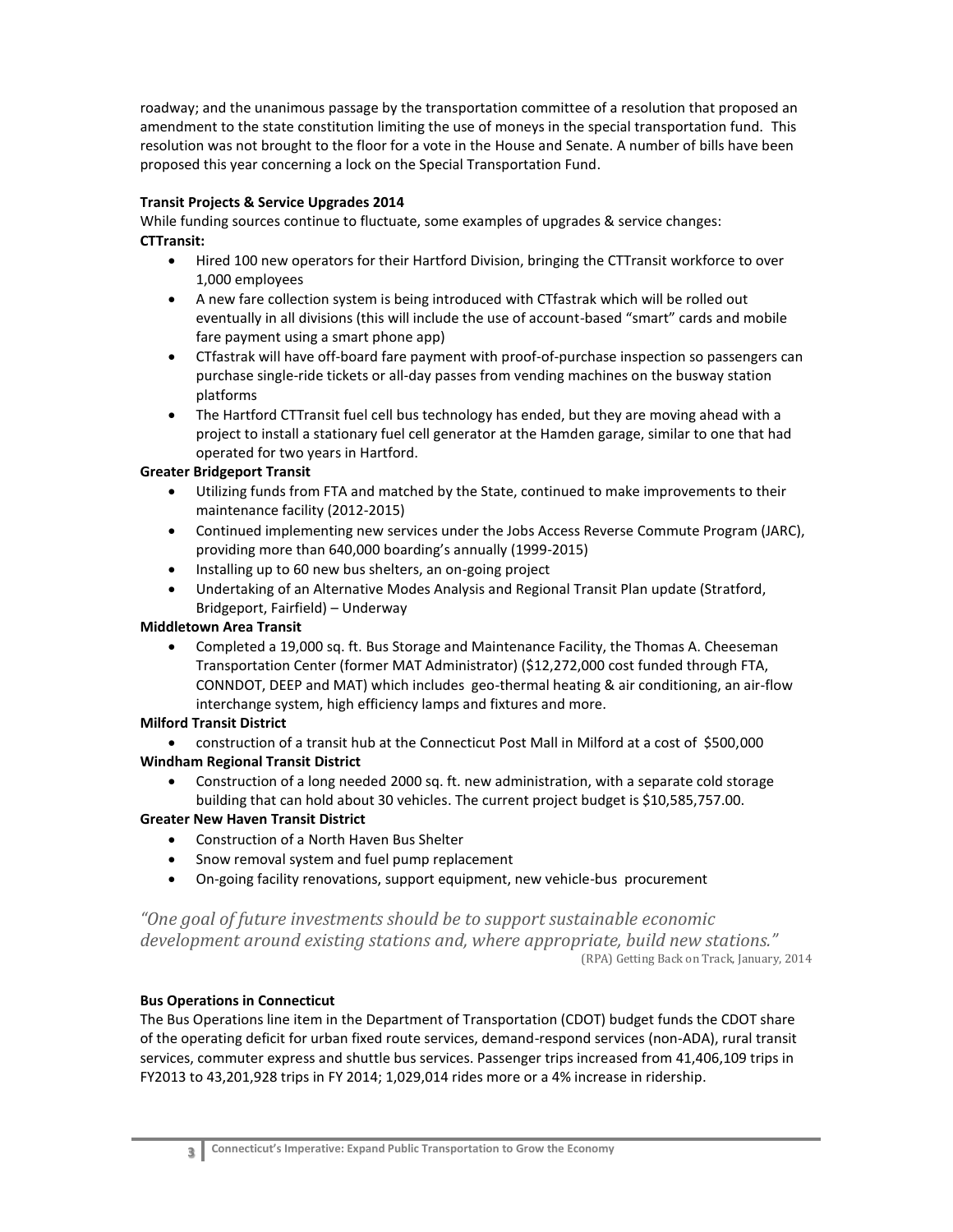Urban Public Bus Services provided 42,172,914 trips in FY 2014. The cost for these rides:

- Operating deficit was \$138,436,367
- CDOT share was \$133,014,512
- Local funding was \$3,408,129
- Federal subsidy \$1,613,089

Rural Transit Services provided 466,184 trips in FY 2014:

- **•** Estuary Transit District
- Middletown Area Transit District
- Northeastern CT Transit District
- Northwestern CT Transit District
- Windham Region Transit District

The cost for the Rural Transit Service rides in FY 2014 was:

- Operating deficit was \$3,642,388
- CDOT share was \$1,160,750
- Local funding was \$866,834
- Federal subsidy was \$1,613,089



**Michael Gootkin**, Norwich. "Using the bus is alot better than walking and warmer!"

*"Public transportation use in the United States reduces our nation's carbon emissions by 37 million metric tons annually. This is equivalent to Washington, DC; New York City; Atlanta; Denver; and Los Angeles combined stopping using electricity."* (APTA)

# **Transportation Employment Independence Program**

The Transportation Employment Independence Program (TEIP) of the Connecticut Department of Social Services (DSS) provides funding for a variety of programs and services managed by the five regional job access partnerships in the state. The Connecticut Department of Transportation (CDOT) manages a portion of Connecticut's Job Access Program. This bus service connects people to job centers. The proposed 2014 mid-term budget cut TEIP funding by \$1million on July 2014, but \$500,000 was restored by Legislature. In FY 2014 funding was:

- CDOT bus operations \$3,957,310
- $\bullet$  FTA grants \$1,317,899 a
- TEIP (through DSS) \$3,028,671 (FY 13 \$2,812,708)

Utilizing a variety of transit options, workers and job seekers were able to reach workplaces and daycare that was previously inaccessible due to limited service hours of pre-existing public transportation or geographical limitations. "Loss of Jobs Access transportation services all too often translate into loss of employment, especially for those working second shift or non-traditional hours."<sup>2</sup>

The Transportation for Employment Independence Program reductions in service further erode an individual's ability to get to their job and leaves citizens stranded with no options. Continued reductions in TEIP funding can affect the public by the loss of evening service, Sunday morning or evening services and weekend service which impacts jobs and the economy. The proposed 2015 biennial budget cuts \$2.4 million from the DSS budget, but adds \$1.9 million to the DOT budget to cover program costs.

> *"I don't think transportation should just help us get places better, it should help us make places better — and help improve the quality of life of people all across our country."* Transportation Secretary Anthony Foxx . www.streetblog.org

# **ADA Para-Transit Program**

The ADA mandates paratransit services be available to qualified persons on a reservation basis, during the same hours of operation and serving the same geographical area (within % of a mile) of a fixed bus route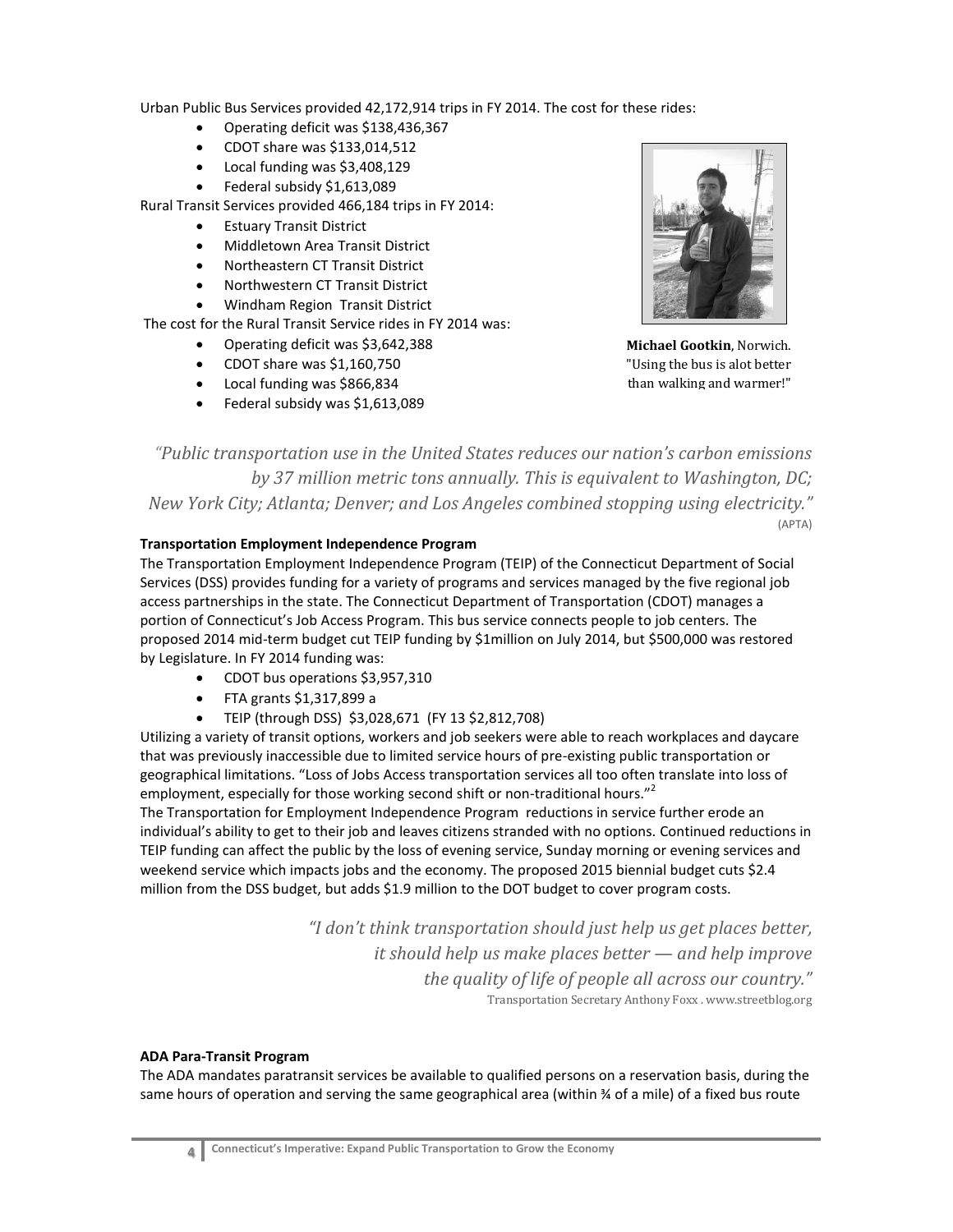service. The Americans with Disabilities Act (ADA), a federal civil rights law prohibits discrimination and therefore Connecticut residents who have a disability that impairs their ability to use the accessible and affordable fixed route public bus service for their mobility needs rely on the paratransit services. The first appropriation to the Dial-A-Ride (DAR) line item was made in FY 1999 to offset the loss of federal operating funds (Sec. 5307) used by five public transit operators for demand responsive transportation services (ADA and Non-ADA) in the urban areas of Bridgeport, Milford, Greater New Haven, Middletown and Greater Hartford. In 2006, the General Assembly eliminated the DAR line item and created the ADA Para Transit Program and the Non-ADA Dial-Ride Program as two separate budget line items.<sup>5</sup>

The State appropriation to the ADA Para-Transit Program provides the majority of funding for the Americans with Disabilities Act (ADA) mandated services. In FY 2014 in Connecticut residents used ADA Para-Transit services for 1,007,508 trips, an increase of 145,263 trips more than FY 2013.

- Operating deficit was \$32,280,160
- CDOT share was \$31,510,370
- Local funding was \$495,137
- There was no federal subsidy

CDOT funds 100% of the operational deficit of the public transit operators and private carriers who provide ADA mandated services to the fixed route services of state-owned CTTRANSIT. The operation deficit for ADA mandated services to transit district-owned fixed route service is not fully funded by CDOT. In FY 2014 five public transit operators utilized local subsidies for a total of \$\$495,137 in local funds to offset their deficit.

- Norwalk Transit District (for Westport, Norwalk, Stamford) \$282,489
- Windham Transit District \$18,396
- Southeast Area Transit \$30,761
- Valley Transit \$13,081
- Middletown Area Transit District \$ \$150,410
- Greater Bridgeport Transit Authority \$0
- Milford Transit District \$0
- Housatonic Area Regional Transit \$0

#### **Non-ADA-Dial-A-Ride**

This service provides demand responsive services to the elderly and persons with disabilities. In 2014, the

Connecticut General Assembly appropriated \$576,361 to the Connecticut Department of Transportation (CDOT) Non-ADA-Dial-A-Ride budget line to fund CTDOT's share to

- Greater Hartford Transit District \$359,590
- Greater New Haven Transit District \$65,917
- Middletown Transit District \$112,332
- Milford Transit District \$38,522

Within CTDOT's Urban transit budget line item, \$1,349,742 funds (and there is no local subsidy)

- Valley Transit District \$680,024
- North East Transportation Co. \$669,718

*"Place a transit line where it will connect a lot of people to a lot of jobs and give it am much grade-separated right-of-way as possible, and it will attract a lot of riders."* The Secrets of Successful Transit Projects-Revealed, Payton Chung, usa.streetblog.org, July 10, 2014.

#### **State Matching Grants for Demand Responsive Transportation (CGS 13b-38bb)**

In FY 2014, the state matching grant program to municipalities (*CSG 13b-38bb. Fund allocation is based on a formula in state statues. 50% based on elderly population/50% on town square mileage*) continued to provide demand responsive transportation services for the elderly and people with disabilities in 136



**Frederick Cilbrith, III** on the train going from Milford to Bridgeport to get to his classes at Housatonic Community College. *"The best part of taking the bus and train for me is being able to connect socially to the world. Otherwise, I would be isolated at home. I like the fact that I can depend on myself for transportation"*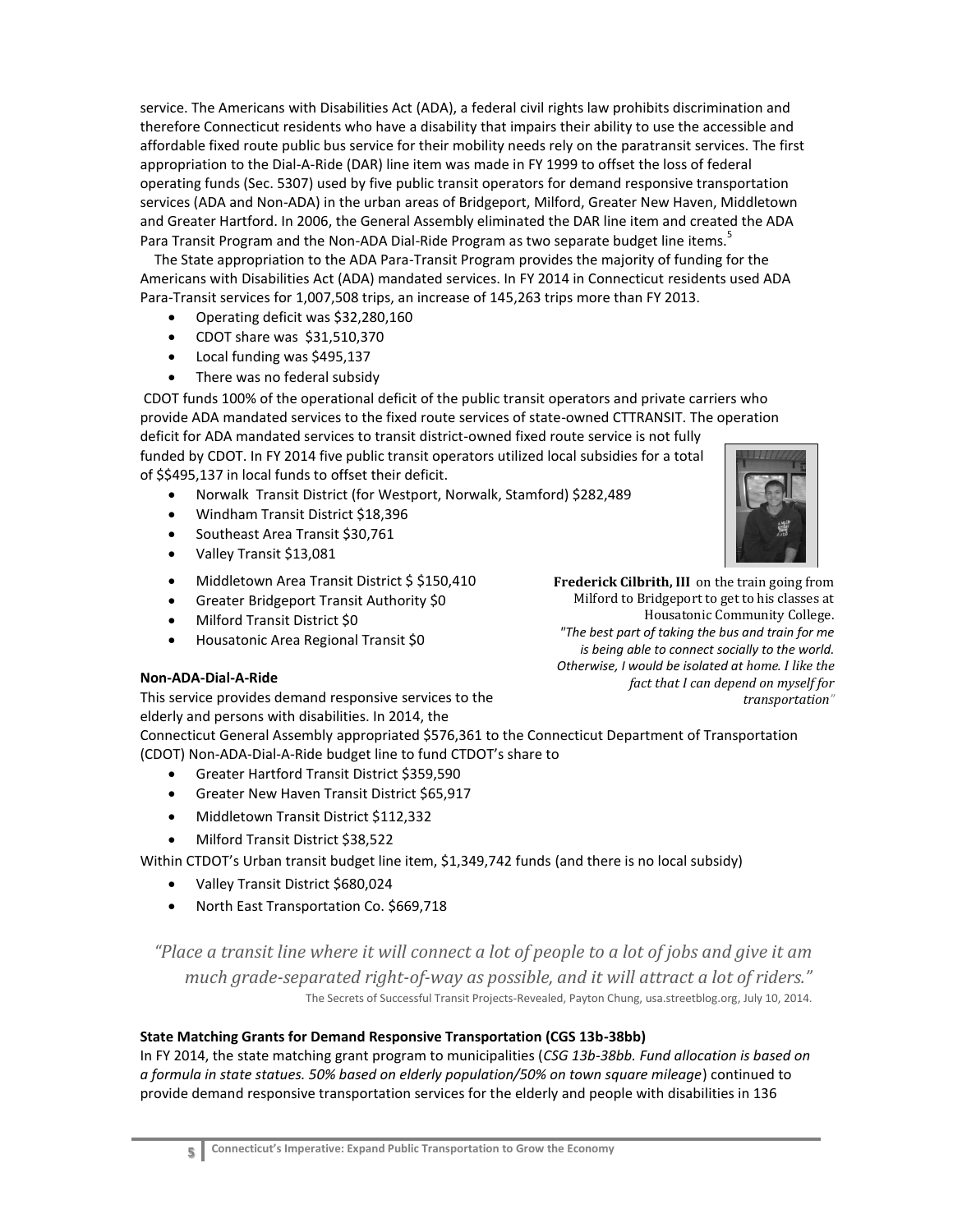Connecticut towns. Historically the allocation was \$5 million, in FY 2011 and 2012, funding was cut by 25%, having an immediate and profound impact. During FY 2013, \$3,351,689 was allocated (or 75% of the town allocations). For FY 2014 Commissioner Redeker brought the fund back to its \$5 million level. The state matching grants have allowed family members to keep their jobs with the knowledge that their loved ones are safely transported to their destinations. This has also provided access to needed medical care, which keeps people healthier and living independently at a greater cost savings to the state. The transportation allows seniors and people with disabilities to shop and spend their money on goods and services, thereby helping the economy. And finally, this transportation provides a quality of life for seniors and people with disabilities, which otherwise wouldn't be possible.

*"Connecticut's economic future and our ability to grow jobs are tied directly to the condition of our roads, bridges, ports, buses and rails, even to our walkways and bikeways." Governor Malloy, Delivering his Budget Address to the General Assembly, Hartford, CT., Feb. 18, 2015*

# **Special Transportation Fund**

Governor O'Neil originally created the Special Transportation Fund in 1983 following the collapse of the Mianus River Bridge with revenues to be used for transportation related projects. According to OPM's Fiscal Summary FY2013-14 Special Transportation Fund revenues are collected from various sources:

- Licenses, Permits, Fees, 10.4%
- Federal Grants, 1%
- Sales Tax-DMV, 5.8%
- Oil Company Tax, 28.1%
- Motor Vehicle Receipts, 17.5%
- Interest Income, 0.3%
- Motor Fuels Tax, 36.9%

Those revenues are then allocated to

- Debt Service, 37.4% (for general obligation bonds, special tax obligation bonds)
- Dept. of Motor Vehicles, 4.7%
- Fringe Benefits & Other, 14.4% (state employee fringe benefits, state insurance & risk management board, and other miscellaneous accounts)
- DOT Operating, 20.6%
- DOT Public Transportation 22.9%

OPM noted that motor fuels revenue has been declining, "down from 55.4% in FY 2003", with a "cumulative decline in Motor Fuels Tax revenue of 11.5%" from FY 2006 through FY 2014.

*"If we're going to tackle our backlog of repairing and rebuilding, then there's another part of the equation we have to tackle, too – and that's cost, but what if we could make that funding equal more projects – and better ones?"*

Transportation Secretary Anthony Foxx. US Department of Transportation website

# **Budgets & Visions for Transportation**

"Connecticut residents, businesses, workers, and visitors deserve a reliable transportation system that moves people and goods on time, every time."<sup>3</sup>

Governor Malloy released his proposed 2 year, \$40 million budget on February 18, 2015 with a five-year ramp up transportation infrastructure plan *"Let's Go CT!* which includes, paratransit and bus service expansions, CTfastrak to Manchester, real-time location & bus information, bus rapid transit from Norwalk to Stamford, expanded bike & pedestrian connectivity along with reconfiguration, relocations

**Adam Boekman**, The Kennedy Center *Adam uses both the bus and train. This gives him the freedom to go to school in Connecticut and be able to go to New York when he wants to visit his family.*

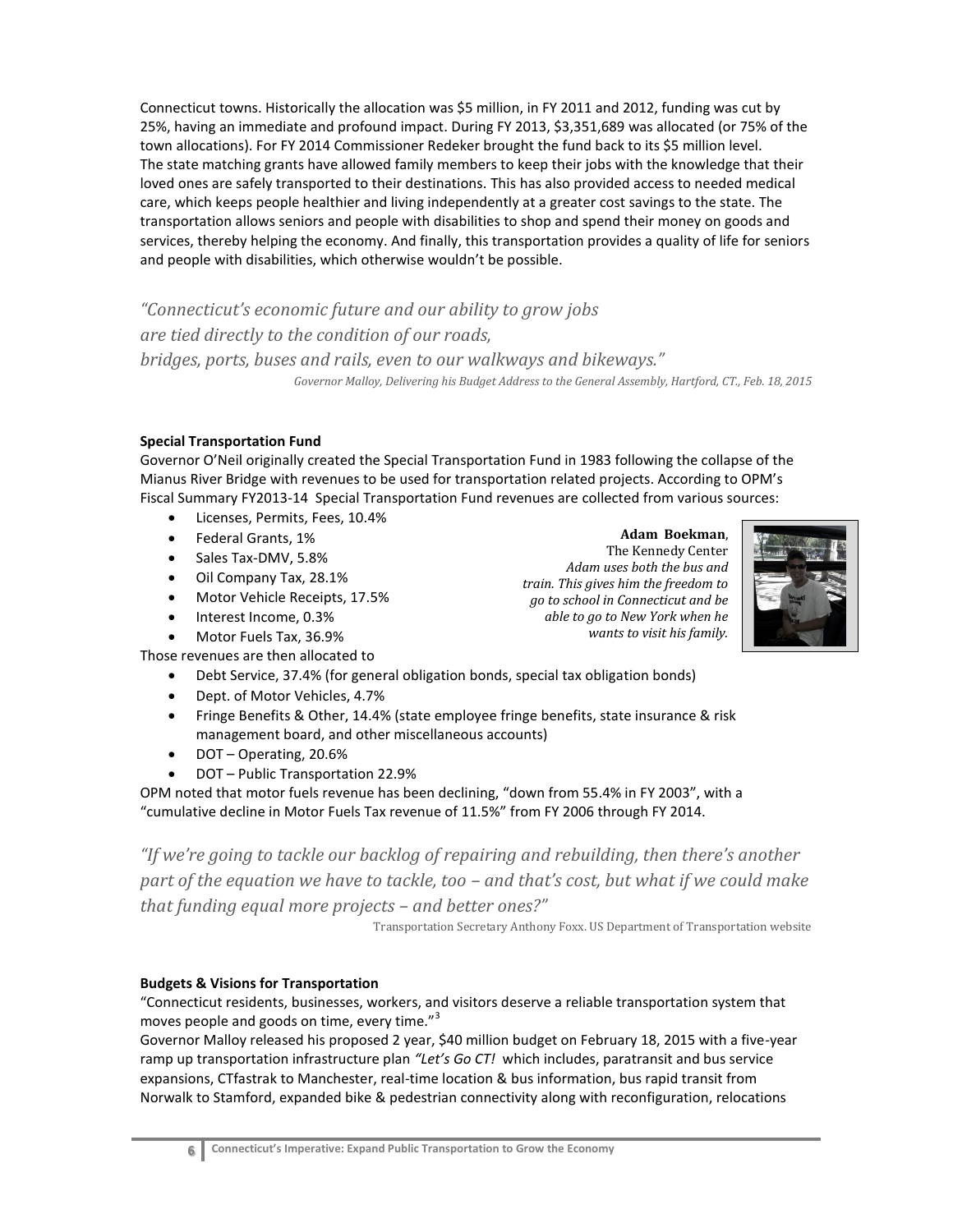and expansions of state highways, bridge repairs, New Haven Line upgrades and more (transformct.com). Transit advocates have long urged legislators to not divert Special Transportation Funds to the general fund and Governor Malloy noted "If we're going to plan for the long-term, Connecticut needs a strong transportation lock box that ensures every dollar raised for transportation is spent on transportation." President Obama's 2016 budget summary plan for transportation is "to make critical new investments in our roads, bridges, transit systems and freight networks as part of a \$478 billion, six-year surface transportation reauthorization."

# **Moving Ahead for Progress in the 21st Century Act (MAP-21)**

This federal reauthorization law (P.L. 112-141) was enacted in June 2012 by Congress to provide investments in both transportation and highway improvements, set performance standards and goals for the programs, initiate a national freight program and streamline the federal highway program structure. H.R. 5021 passed on July 15, 2014, keeps the Highway Trust Fund solvent through May 31, 2015. Transportation Secretary Anthony Foxx conducted a week long bus tour recently to push for the Obama proposal to fund transportation. Failure to reauthorize funding will have a profound impact on Connecticut's transportation projects.

*"…if you don't have access to public transit, you can't use it. Access matters. We need to expand public transportation access so more people have travel choices. The percentage of public transportation use would be much higher if more people could use it." (APTA)*

## **Forums & Workshops**

AARP, CACT, North East Transportation Co. and Transit for CT hosted the *"Transit Roundtable: Successes, Challenges and Your Community"* on April 23, 2014 at Naugatuck Valley Community College in Waterbury. The group was welcomed by Karen Burnaska from Transit for CT. James Troup, Provost & Senior Dean of Administration, Naugatuck Valley Community College said the UPASS (\$10 per student per semester), is an unlimited bus rides pass for students enrolled in college. (20% of their college students have no access to a car). One student noted that "UPASS enables me to get back and forth to college". "We are losing out on potential students because of a lack of transit" said Jim, but the UPASS has made the difference for so many students. North East Transportation Co. President Barbara Kalosky talked about the need to keep bus service reliable, efficient and affordable with the need to "keep current services funded". Barbara said it was important to have bus stop shelters so riders are comfortable while they wait. Jonathan Rubell from The Kennedy Center said they were "trying to take the mystery out of taking public transportation" by offering Understanding Public Transportation Workshops. He said there have been funding "victories and defeats" but the funding cuts to the TEIP program have the greatest impact on those most vulnerable. AARP State Director Nora Duncan described the complete streets audit they conducted in the East Street section of Bridgeport, noting they found a number of issues including no handicap cuts in sidewalks and bus stops. Nora said people want to "age in place". "1,000 low income works are transported to work using TEIP funding said Northwest Reg. Workforce Investment Board, Inc., Executive Director, Cathy Awaad. "Any further cuts (in TEIP) would affect the low wage workers". Connecticut has a "disconnected transit system" and the Waterbury area has become a "net exporter of people" said Sam Gold, COG of Central Naugatuck Valley Executive Director. Sam saw the CTfastrak project as the most substantial and exciting transit initiative in years. The Jobs Access Program began 15 years ago by bringing the right people to the table and "partnerships are what make things happen" noted Mike Sanders, CONNDOT Public Transit Administrator Office of Transit and Ridesharing. The new TransformCT initiative is an opportunity to find out what the public wants, to quantify the value of public transportation and eventually develop a strategic planning document that includes both a policy and budget component. We need "to find the right solution for the right problem".

 CACT, AARP, SCRCOG, Transit for CT and Greater New Haven Transit District hosted next the *"Transit Roundtable: Successes, Challenges and Your Community"* on November 18, 2014 Greater New Haven Transit District in Hamden. Hamden Mayor Scott Jackson welcomed the attendees noting how important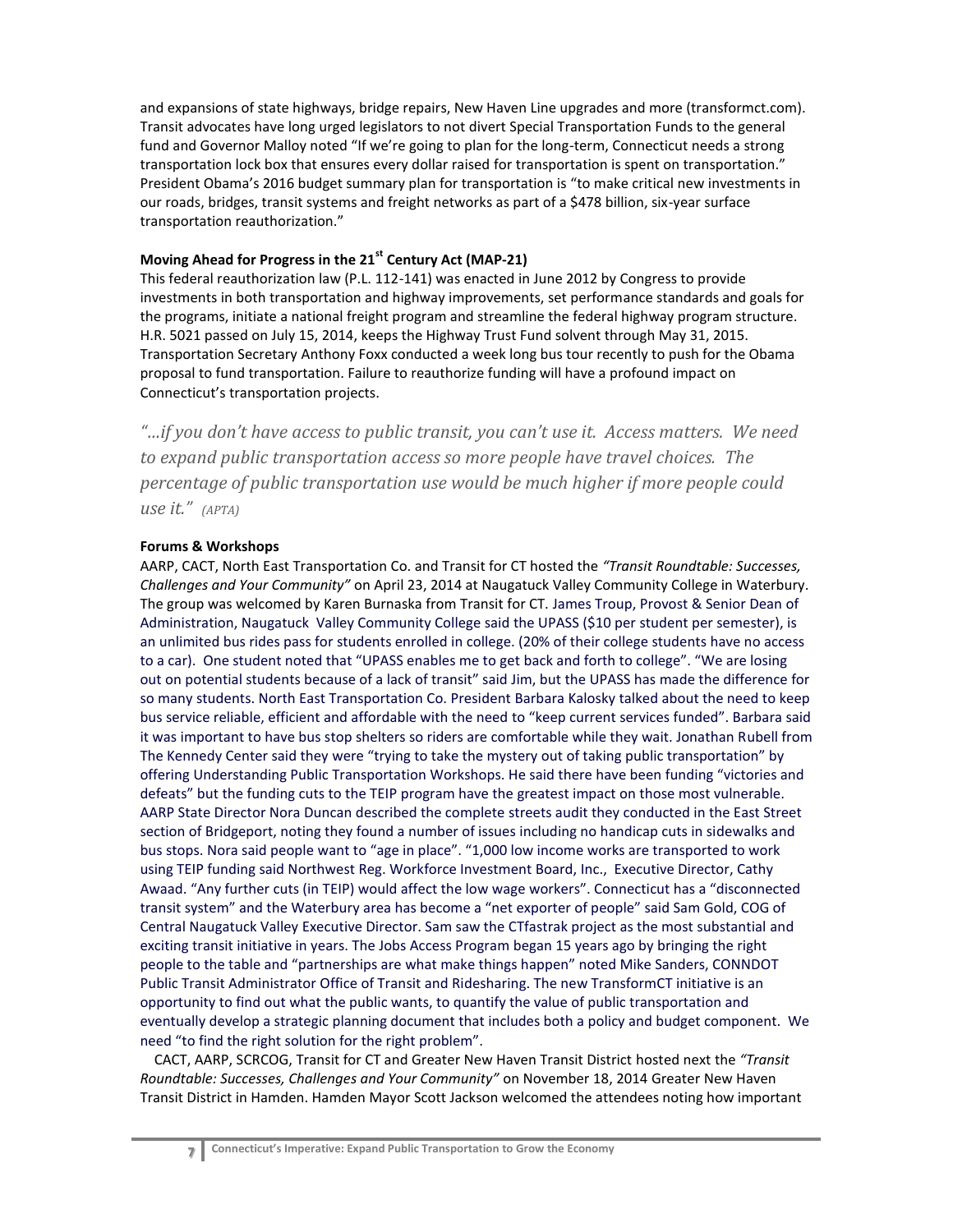it is "to create the right connections". The demographics are changing and it's important to accommodate those shifts said GNHTD General Manager Donna Carter. GNHTD started a 501(c)3 foundation to help people afford transportation because it just "makes sense". Providing one on one travel training, outlining the various transportation options available, exploring volunteer driver programs, utilizing the Taxi Voucher Program are just some of the activities The Kennedy Center is involved in said Mobility Manager Jonathan Rubell. "Buses need to improve their images" noted SCRCOG Executive Director Carl Amento. Representing more than 2500 businesses from sole proprietors, Executive Director, Tony Rescigno, from Greater New Haven Chamber of Commerce wondered how "do we get more businesses to focus on the good things we provide….we need to refocus on the good, not the bad." The New York to New Haven corridor offers opportunities for growth particularly with Union Station, buses and Tweed Airport. Workplace Executive Director Joe Carbone noted it is very practical to have public transportation and more than 40% of the area jobs are part time. "Transportation is mobility… transportation is access", said Mike Sanders, CONNDOT Public Transit Administrator Office of Transit and Ridesharing, but "jobs aren't going where transit is."

A Dec. 3, 2015 public forum entitled *"Getting to Work: Transportation and Jobs Access for the 21st Century"* focused on how public transportation provides job access and ever-changing technology attracts new riders. "Transportation is critical to advancing a productive economy" with 30% of metro jobs accessible by transit said keynote speaker Robert Puentes, of the Metropolitan Policy Program of the Brookings Institution. He noted there are three strategies for success: make job access a key part of the transportation decision making, strengthen economic connections & partnerships, and become a "Can Do" state when it comes to funding and finance. For twenty-three years, Anne I. Hayes of Travelers has taken the bus to work. Traveler's holds transit fairs for employees know what their options are. Anna M. Barry and Mike Saunders of ConnDOT were excited about the opening of CTfastrak. "We are building it and the people will come" said Anna. In a 2013 survey of 713 coastal link riders, Doug Holcomb of Greater Bridgeport Transit noted that 90% use the bus to go to work and ridership overall is up. "With CT*fastrak*, the tri-state region's first bus rapid transit system with a dedicated busway, launching in spring 2015, and the Hartford Line commuter rail launch in 2016, residents, employees, businesses, and visitors will have more options beyond the car. Continued transit investment and increased support for mixed-use/income development and walkability around existing and new bus and rail hubs in places such as Stamford or Hartford are also essential to creating job and housing options for all," said Veronica Vanterpool, executive director for the Tri-State Transportation Campaign.<sup>4</sup>



#### **Hearing From the Transit Riders**

*"I feel that the more people we can get to use public transportation, the better a system we can develop and expand. Not everyone can, should, or wants to drive a car. Not only do I save money by taking the bus, I stay in shape by walking, and...it is a very important environmental issue to use as few vehicles as possible."* 

**Elizabeth Perlmen Cole, GBT, Passenger Advisory Committee Member**

*"On a scale of 1-10 I would give the service an 8, the drivers are* 

*helpful and personable – they are wonderful. However, the service does get busy at certain times of day and it would be nice to be able to travel to Monroe and other places in the region that we cannot currently reach. Without services like this, where would we be? We would be home twiddling our thumbs. When you want to be part of the mainstream, we would be denied"*  **Joseph, GBT Bus Rider**

*"Yesterday was a mess, but I must commend my driver for ensuring my safety and going out of his way to ensure I didn't get left behind. He was very patient and dealt professionally with the delay."*

**CTTransit Bus Rider (following a recent snow storm)**